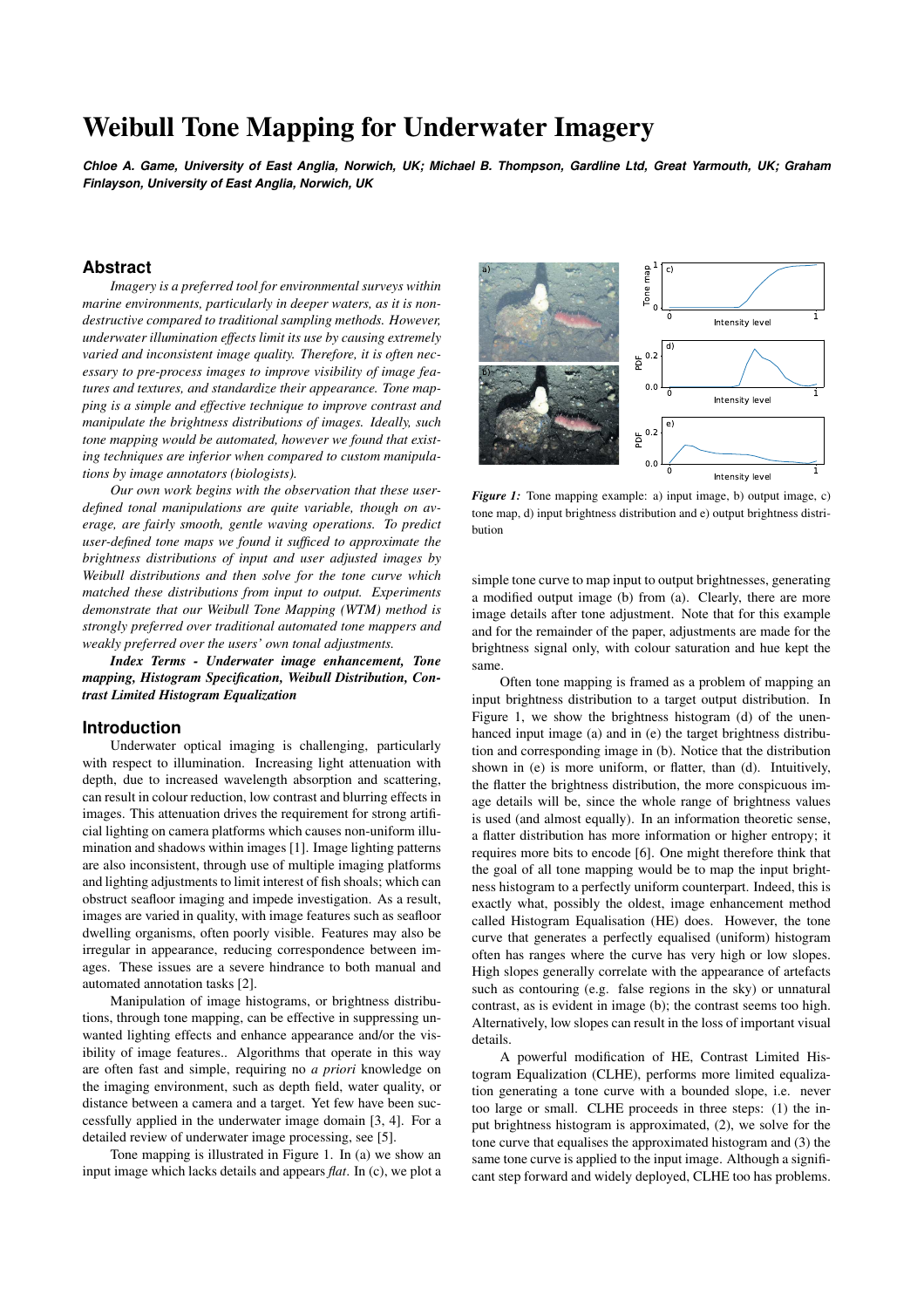

*Figure 2:* Enhancement example: a) Unenhanced image, b) HE image and c) CLHE image (max slope = 2/256)

Chief amongst these is that a tone curve bounded by a minimum and maximum slope is stepped and *wiggly*; technically its second derivative can cross the x-axis many times. Not only can this introduce banding artefacts in images, it is a behaviour that we do not mimic when we manually adjust the tonality of an image.

In this paper, we focus on tone mapping problems in underwater imagery, with the long-term aim of developing automated image enhancement tools. As comprehension of desirable underwater image enhancements, for analytical purposes, is in its infancy, we began by investigating images processed by endusers in the field *i.e. biologists*, who manually manipulated input images so that details sought for analytical purposes were more conspicuous and did not contain artefacts. While the users could choose fairly arbitrary tone maps, we found that those selected were broadly, fairly smooth increasing functions that gently waved; some exhibiting linearly stretched S-shaped patterns. This observation led us to develop a new method for the adjustment of underwater images which we call Weibull Tone Mapping, or WTM.

A Weibull distribution (WD) is a smooth and highly generalisable function with a single peak and varying width, parameterised by two numbers. We found that by fitting a WD to brightness histograms of input and user-adjusted output images and solving for the tone map that mapped these distributions to each other, it resulted in an enhancement similar to those created by users. However, Weibull approximations of user tone curves were typically smoother and even simpler in shape. This begs the question of whether our approximate tone map works as well as the user's own tonal adjustment.

To test the efficacy of WTM we therefore ran preference experiments. Pairs of images were drawn from unenhanced input images, and those adjusted by CLHE, users and WTM. Image pairs were shown to underwater image analysts who were tasked to select the image which best shows details they seek for analysis. A Thurstonian analysis reveals that our WTM is clearly preferred over CLHE and the original image and weakly preferred over users' own adjustments.

Importantly, we draw the readers attention to the fact that the WTM method is not *constructive*. Rather, just now, to apply our method we need a user to make an adjustment which we then improve upon. However, WTM is clearly a way of helping users reach a better final endpoint, more quickly i.e. WTM generally creates an output image that appears similar or a little improved. We are aware that by choosing a WD, we are enforcing uni-modality on the underlying histogram, however, remarkably our preference tests show that people prefer this restriction. We are now investigating how the output Weibull distribution can be predicted given information inferred from the input image. Our preliminary work indicates that this inference cannot be based on the input image brightness alone but, rather, will require spatial image analysis.

#### **Background**

An image histogram,  $h$ , is a vector containing the frequency of pixels assigned to any given value, or bin. This can be used to either visualize pixel values in each of the colour channels of an image,  $I(x, y, z)$ , where  $z = [R, G, B]$ , or in the case of a brightness histogram, represents the intensity or *brightness* of each pixel in a single-channel greyscale image,  $I(x, y)$ . Note that for this paper, all greyscale brightness images are extracted from  $max(I(x, y, z))$ , to correspond with software used in Experiment I. For a typical 8-bit encoded image, there are 256 possible values; integers in the interval [0, 255]. However for simpler explanation, we map the image values to the interval [0,1] i.e. we divide each pixel value by 255. It follows that if *h* is a vector of 256 values, then  $h_j$ , where j is in [1,256], encodes the frequency that the *j*th brightness - which is calculated as ((*j*−1)/255) - appears in the image.

The arguments we set forth below hold for any number of bins in the histogram, or intensity levels, and are denoted by the integer *L*. Also, it is often useful if *h* is normalised, by dividing the raw frequencies by the sum of the histogram. In the continuous domain, a normalised histogram such as this is called a probability density function (PDF). Henceforth, we assume all histograms sum to 1.



*Figure 3:* Tone mapping methods HE & CLHE: a) HE PDF, a) HE tone curve (CDF), c) CLHE PDF constrained by upper and lower slope bounds of 2/L and 0.5/L respectively, where  $L = 256$  bins, and d) CLHE tone curve. Dashed lines in c) and d) depict upper and lower slope bounds.

A relatively simple approach to enhance an image, by modifying the tonality and contrast, is to map the brightness distribution  $h$  to *match* a target distribution  $h'$ . A popular enhancement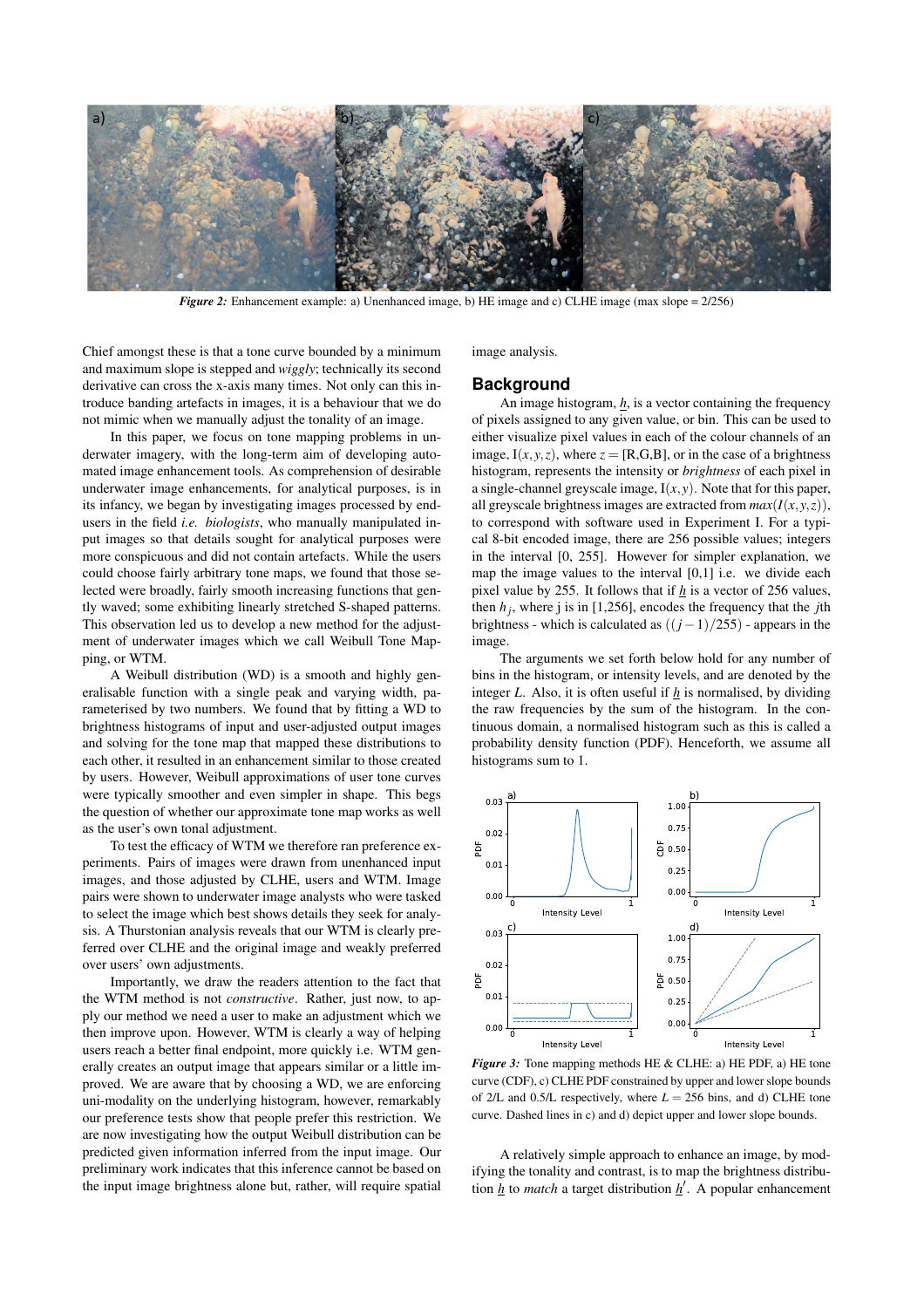method that operates in this way is histogram equalization (HE). Here  $h$ <sup>'</sup> is a uniform or equalised histogram. In HE, the cumulative distribution function (CDF) of *h* maps the input brightnesses so that the resulting image brightness histogram is uniform [7]. The HE tone map, *c*, is calculated as

$$
c_i = \sum_{j=1}^i h_j \tag{1}
$$

where  $0 \le c_i \le 1$ , and  $i = 1, 2, ..., L$ , for a histogram of *L* bins.

A computationally cheap and revertible method, HE can improve segmentation and identification of features in an image, as well as standardize the appearance of features under different illumination [8]. However, it can often generate an undesirable output image that is over enhanced, with significant and abnormal brightness changes, and where any background noise is amplified. In Figure 2, an input image (a) is histogram equalised (b). Figure 3a. shows the corresponding input image histogram and (b) the tone curve that results from HE. Clearly, the tone curve has regions where its slope is both very small and very large. These are precisely the main conditions where HE can produce poor results. In this example, the small slope in the bright pixel range has resulted in the loss of details in the fish (*Sebastidae sp.*), in the HE image.

Contrast Limited Histogram Equalisation is a modification of HE, in which limits can be placed on the slopes [3, 4]. A detailed summary can be found in [9]. Given that the tone map for HE is simply the cumulative distribution of the normalised histogram, or equivalently the integral of the PDF, the slope of the histogram is therefore directly related to the relative frequency of the histogram; since differentiation of the CDF returns the PDF. The intuition behind CLHE therefore, is to find an approximation of the input histogram, in which relative frequencies across all bins are bounded. This in turn, bounds the minimum and maximum slopes of the curve. Figure 3c. demonstrates the CLHE modification to the input brightness distribution in (a), with slopes limited to be above 0.5 and below 2, (d) shows the corresponding tone curve. The enhancement provided by CLHE to Figure 2a., is shown in Figure 2c. This image is a significant improvement on the input; the image does not look over-enhanced, there are no new artefacts and, compared to the original, details are far more visible.

As well as simplifying the input distribution to find a tone curve with desirable properties, such as a bounded slope in CLHE, it has also been argued that the target distribution should also have particular properties i.e. it should not always be a uniform histogram. For example, it has been suggested that a Rayleigh distribution (RD) is a favourable target distribution for underwater images [10], see Figure 4. This is a continuous probability distribution for positive-valued random variables, often resembling a bell-shape, and has been frequently enforced within a variant of the CLHE algorithm for underwater image enhancement [10, 11, 12, 13]. The Rayleigh PDF and CDF is given by

$$
PDF_{Rayleigh} = \frac{x}{a^2} e^{-x^2/(2a^2)}, \quad x \ge 0, \quad a > 0,
$$
 (2)

$$
CDF_{Rayleigh} = 1 - e^{-x^2/(2a^2)}, \quad x \in (0, \infty),
$$
 (3)

where *x* is the brightness value and *a* the scale parameter.

For underwater images, particularly those in deeper waters, it is important to preserve the fact that it is dark. If the target distribution does not tail toward zero, as Rayleigh does, then the processed image will be over-enhanced including dark noisy pixels may become apparent. As underwater images are often dominated by a strong 'spot-light 'in a region of interest and floating particulates, there are often many extremely bright pixels which should be reduced in intensity. Mapping to the Rayleigh distribution preserves the darkness of pixels that should not be enhanced as well as bringing back details that are compressed within the spot illumination.

Given these factors and its popularity with underwater image enhancement, we explored the use of the RD as an automated tool. However, we found that matching the histograms of brightness images to a RD did not provide compelling improvements or mimic the adjustments made by end-users.

## **Weibull Tone Mapping (WTM)**

The Weibull probability distribution (WD) exhibits similarities to the RD and as one of the contributions of this paper, we propose it has desirable properties that make it a good target distribution for underwater images. Although not yet used for this purpose, to our knowledge, it has been demonstrated that the WD can explain the contrast statistics of natural images [14, 15] and is correlated with our own perception of natural images [16]. In its two-parameter form, the Weibull PDF and CDF are denoted as

$$
PDF_{Weibull} = \frac{k}{\lambda} \left(\frac{x}{\lambda}\right)^{k-1} e^{-(x/\lambda)^k},
$$
  
 $x \ge 0, \quad \lambda > 0, \quad k > 0,$  (4)

$$
CDF_{Weibull} = 1 - e^{-(x/\lambda)^k}, \quad x \in (0, \infty), \tag{5}
$$

where *x* is the brightness value, *k* is the shape parameter and  $\lambda$ is the scale parameter. Weibull distributions are smooth and unimodal, with  $k$  and  $\lambda$  accounting for the peak position and the spread of the distribution. In comparison to the RD, the WD can exhibit a greater variety of properties, see Figure 4. For example, it is able to approximate characteristics of Rayleigh, when  $\lambda =$  $\lambda/\sqrt{2}$  &  $k = 2$ , as well as Exponential, when  $\lambda = 1/\lambda$  &  $k = 1$ 



*Figure 4:* The Rayleigh distribution ( $a = 4$ ) and 3 variations of the Weibull distribution.

Our Weibull Tone Mapping (WTM) method proceeds in three steps; 1) we calculate the best Weibull approximations to an input image and the corresponding user-enhanced output image, 2) we calculate the tone map that *matches* the input WD to the corresponding output WD and 3) we apply the calculated tone curve to the original input image; in so-doing we approximate the user-adjusted output image.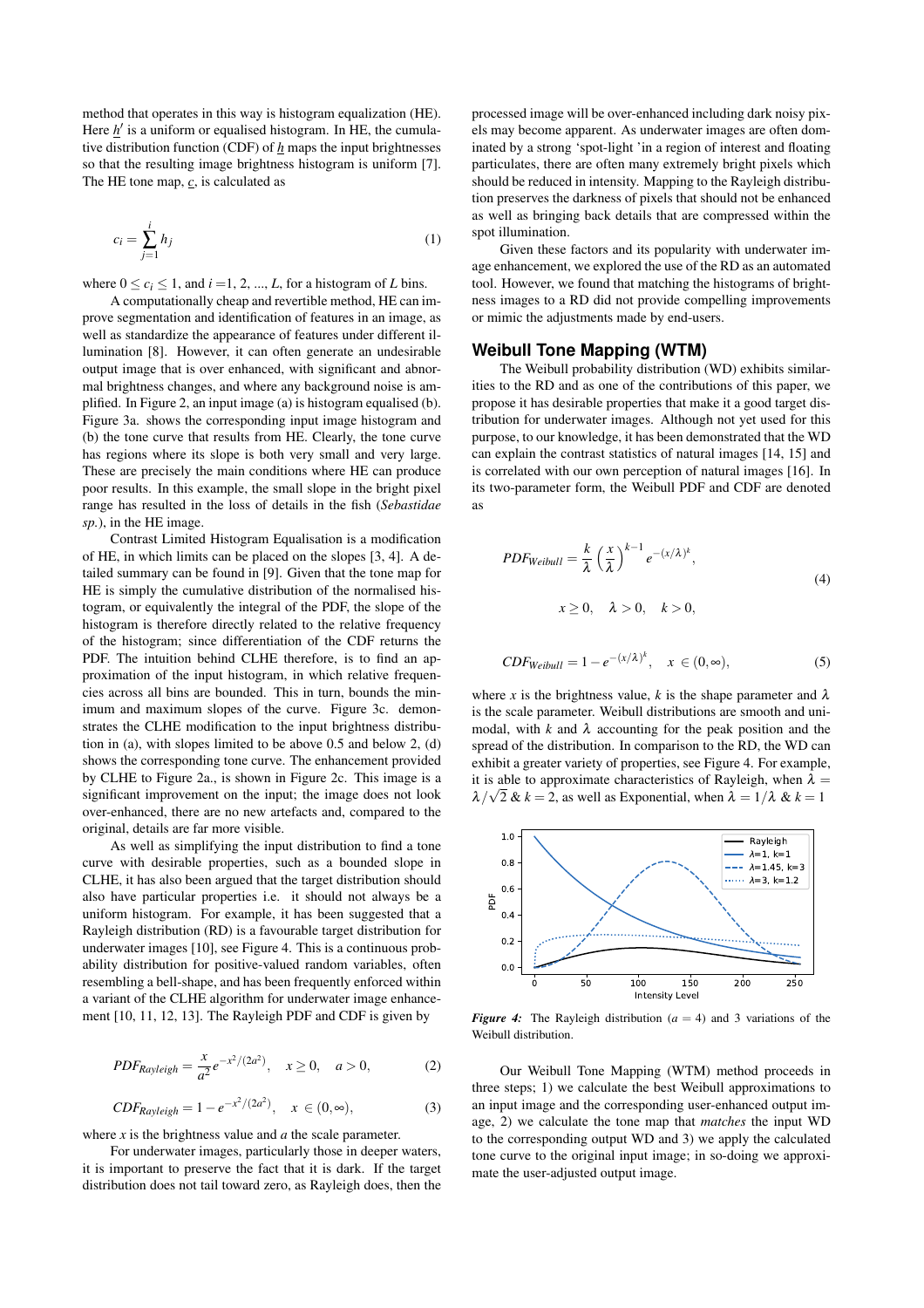

*Figure 5:* WTM example: a) Input image, b) Output image by biologist and c) WTM approximation of Output image (b).

## *Approximating a brightness distribution using the Weibull function*

To find a WD that best *matches* a brightness distribution, Kullback-Leibler divergence (KLD) can be used. Also known as information divergence or relative entropy, KLD determines the difference between two probability distributions, and can be calculated as follows

$$
KLD = \sum_{x \in \chi} P(x) \log \left( \frac{P(x)}{Q(x)} \right) \tag{6}
$$

where *P* is an input brightness distribution, *Q* denotes a target distribution, here a WD. KLD provides a measure of the amount of information in *P* that allows discrimination of *P* and *Q*. If the two distributions are highly similar then the KLD will be low, with 0 reached only when *P*=*Q*. Remembering that the WD is parameterised by  $k$  (broadly, peak position) and  $\lambda$  (broadly, slope), we can therefore search for parameter pairs that create a WD that best fits a given input and output distribution, by those that achieve the lowest KLD. In our study we test the parameter pairs of  $\lambda$  in the interval [0.1:0.1:3] and  $k$  in [0.1:0.1:15]. This resulted in the comparison of each brightness distribution to 4500 possible Weibull models.

## *Calculating the Weibull Tone Map*

It is well known that histogram matching - finding the curve that maps an input distribution to a target output distribution can be implemented as a forward and inverse HE step. Let us have two images,  $I(i, j)$  and  $O(i, j)$ , corresponding to an input and a user tone-mapped output. Let  $h_I(x)$  and  $h_O(x)$  denote the Weibull input and output distributions, that approximate the brightness distributions of  $I(i, j)$  and  $O(i, j)$ , and  $C_I(x)$  and  $C_O(x)$ their corresponding cumulative distributions. Remembering that the tone map that implements histogram equalisation is defined by the CDF of the images' brightness distribution, it follows that the Weibull tone-mapped image  $\hat{I}_O(i, j)$  is therefore calculated as  $\hat{I}_O(i, j) = C_O^{-1}(C_I(I(i, j))).$  The brightness distributions of  $\hat{I}_O(i, j)$  and  $I_O(x, y)$  are the same.

It is important to note, that in the discrete image domain we cannot in fact carry out exact HE. In order to obtain a uniform histogram, some of the brightnesses in the input image, with value *v*, might be mapped to either  $v_1$  or  $v_2$  in the output image. In tone mapping, this is not possible, as every input maps to each output uniquely. However, for almost all images this detail is insignificant. Also noteworthy, we process only the brightness channel. If a pixel at *R*, *G* and *B*, are intensities in [0,1], our brightness channel, *w*, is equal to  $w = max(R, G, B)$ . After WTM, each *w* is mapped to an output counterpart *w* ′ . Correspondingly, the new RGB is set to be equal to  $R \frac{w'}{w}$ ,  $G \frac{w'}{w}$  and  $B \frac{w'}{w}$ . Choosing the maximum as the definition of brightness has the advantage

that the output RGB image is also, and always, in [0,1]. Therefore, values will not map out of the display range, see[17]. It also ensured our tone-mapping methodology complied with software used in Experiment I.

In Figure 5. we show a worked example to illustrate the mechanics of our tone mapping approach. We show that our WTM method applied to image (a) results in image (c) that is almost indistinguishable from the target output image in (b). In Figure 6a. we see that the Weibull distribution closely *matches* the input brightness distribution of image 5a. and in 6c. we see that it also well approximates the target brightness distribution of image 5b. The respective tone maps to transform image 5a. to 5b  $&$  c. can be seen in Figure 6b. Here we demonstrate the close approximation of the target tone map by WTM, accounting for extremely similar output images. The tonal adjustments in this case produce a slightly darker output image. However, the visibility of fine morphological features that can aid annotation, is improved, such as *osicles* on the white sponge (likely *Mycale lingua*).



*Figure 6:* WTM method showing a) Input brightness PDFs, of a target output image and its WTM approximation, b) Tone maps used to adjust input PDFs and c) Output PDFs.

#### **Experiment I: User tone mapping**

This experiment involved the development of custom-perimage tone maps by analysts, to determine the type of enhancements that will aid their annotation efforts. For this, our collaborator, Gardline Ltd., provided a large set of underwater survey images. From this, 60 RGB (.jpeg) images, of size 3236x4320x3 pixels, were randomly selected. This selection contained images of 6 broad habitat classes (10 of each), representing the breadth of biological and physical features expected in the Gardline dataset. Our data set is intentionally small as we later test preference using pairwise comparisons, a time consuming process.

For these 60 images we asked three image analysts to, man-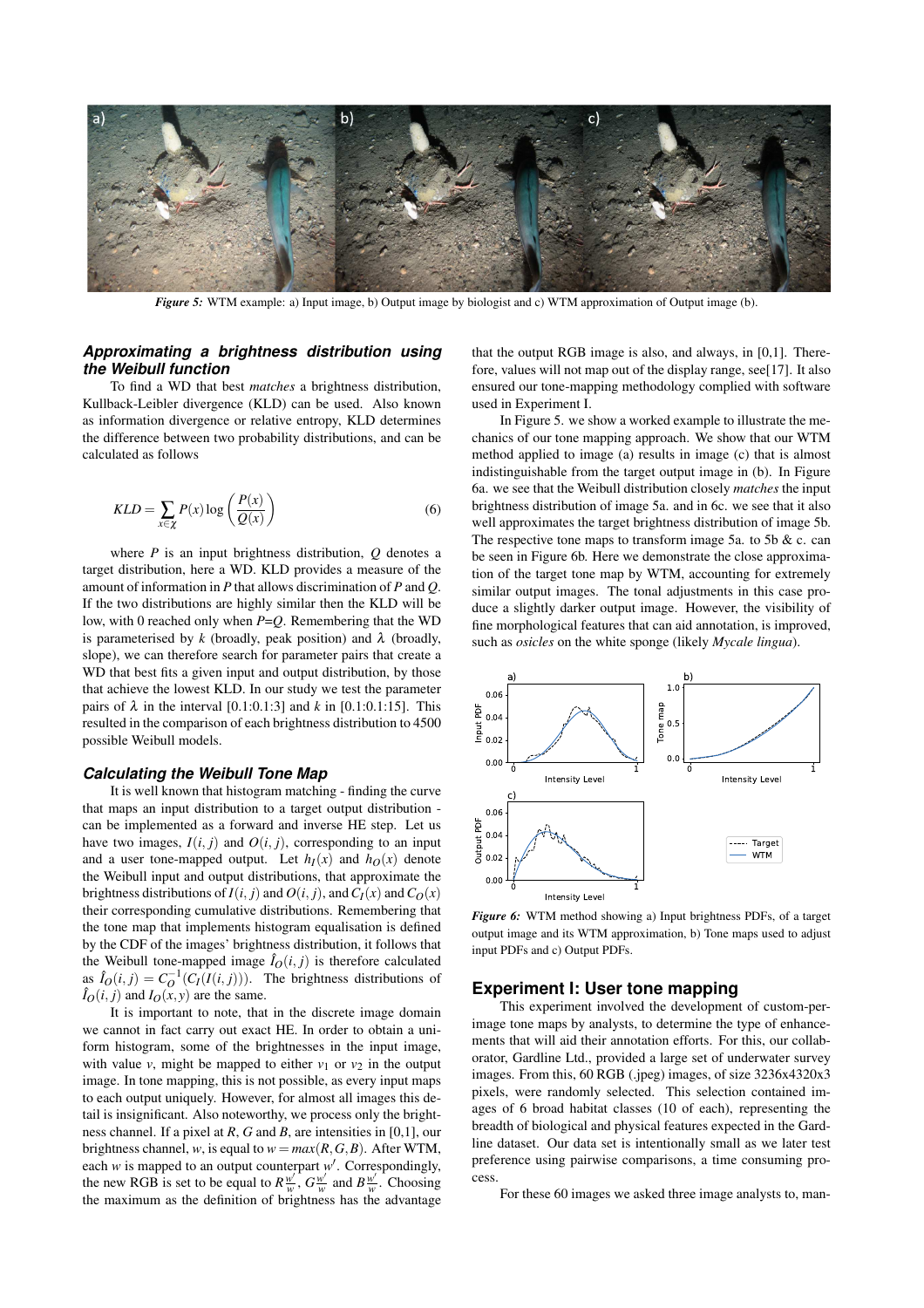ually, tonally adjust the images so that details required to annotate the content of the image (i.e. the habitat) are made as conspicuous as possible. Tone curves were created using an open source 'GNU image manipulation programme '(GIMP), and had to be conventional i.e. strictly increasing functions of brightness. Each analyst performed tone mapping on a unique randomization of the data-set under ISO standard 3664:2009 conditions [18]; sitting approximately 70 cm from the display in a neutrally painted and darkened room. On average, they each needed  $\approx 90$ minutes to complete the experiment.

The shape of tone curves created by analysts was variable within this study, however a large proportion were mildy *wavy* and linear patterns, with some appearing as stretched S-shaped curves; indicating more gentle contrast enhancement. Some curves were also more exponential-like in shape, causing some compression of the mid-tones. Figure 7. shows some example tonal adjustments performed by users.



*Figure 7:* Some examples of user tone maps.

# **Experiment II: Quantative Analysis**

Using our Weibull Tone Mapping method, we approximated the user tone mappings from Experiment I, henceforth defined as 'Custom'. We found that WTM can closely mimic the brightness distributions created by end-users with a low average KLD of 0.12, but is often smoother and simpler in shape, see Figure 6. Indeed there are other smooth functions that could likely fit the data. However, we chose Weibull because it is well-known and it's two parameters intuitively control the peak position and width of the fitted histogram.

The similarity of resulting Weibull images, that approximate their Custom counterparts, was assessed quantitatively using Universal Quality index (UQI) [19], Peak Signal to Noise Ratio (PSNR) and Mean Squared Error (MSE). This showed images to be highly similar, achieving an average UQI of 0.98, PSNR of 31.84 and MSE of 85.25.

# **Experiment III: Psychophysical Evaluation**

Given the good performance of WTM in Experiment II, we undertook a pair-wise comparison experiment to determine to what extent analysts prefer - for their purpose of image interpretation - our WTM adjustment compared with 1) an existing enhancement algorithm CLHE, 2) their own custom enhancements from Experiment I and 3) the original images that are unenhanced.

Following the same experimental environment as Experiment I, a team of 10 analysts at Gardline, 3 of which created the custom images, were presented with, uniquely randomized, pairs of images. For each, they were asked to 'Choose the image that best allows identification of the habitat (class) therein, or no preference if the images are equivalent'. Analysts could thus choose one of three options for each image; Image 1, Image 2 or No Preference.

For each of the original images we have  $n = 4$  variants, therefore there are  $n/2(n-1) = 6$  pair-wise comparisons. Since each pair of images is viewed twice, left-right order switched, the total number of comparisons is 60x2x6=720 pairs; too many to compare in a reasonable time frame. We therefore chose a random selection of 18 images, 3 per habitat class (total=6), for the pairwise experiment. Each analyst therefore considered 6x2x18 = 216 pairwise comparisons. A week later we repeated the experiment with a second random subset (of the same size), from the original 60 images. On average, each analyst took approximately  $\approx$  30 minutes to complete the experiment.

For each pair, the image chosen by an analyst was given a score of 1 and the other a score of 0. If no preference was selected, each image was given a score of 0, to remove the nopreference vote. Splitting the votes between the two pairs diluted the test result (signal-to-noise ratio); by assuming that within these comparisons analysts would respond randomly, a significant preference would be missed [20]. More detailed analysis of the pairwise data will be carried out in future work.

The data for each analyst, in each experimental sitting, was converted to a 4x4 frequency matrix, of which the value at [*i*, *j*] represents the frequency of votes in which enhancement type *i* was preferred over type *j* across the 18 images. Each frequency matrix was then converted to a z-score (standard score) matrix using Thurstone's Law of Comparative Judgments, or Thurstone's Case (5) [21].

The expert-informed enhancements were considered, on average, somewhat more desirable than unenhanced input images and those enhanced with CLHE, see Figure 8. Although more tailored and preferable, the development of custom-per-image enhancements is time-consuming and therefore in-practical. Attempts must be made to develop an automated approach, that at the very least performs equivalently. Clear from these results is that, although popular, CLHE is not up to the task. However, our WTM shows good relative performance.



*Figure 8:* Mean Z scores for each image variant

Indeed, our WTM method performed best out of the pairwise comparisons. Figure 8 shows that end-users significantly prefer WTM images, over the original image and those enhanced with CLHE, to conduct their analysis. In Figure 9 we see a comparison of an unenhanced input image and its a corresponding WTM and CLHE enhancement. It is apparent that the CLHE enhancement is unsuitable here, over-enhancing the brightest pixels, emphasizing the spotlight, and resulting in a loss of details. The WTM enhancement however, although more subtle in this case, offers a more appropriate enhancement, improving visibility and conspicuousness of the community therein. Figure 8 also shows that analysts even weakly prefer WTM images over their own enhancements, see Figure 8. This is not unexpected given the good approximation of the custom images by WTM.